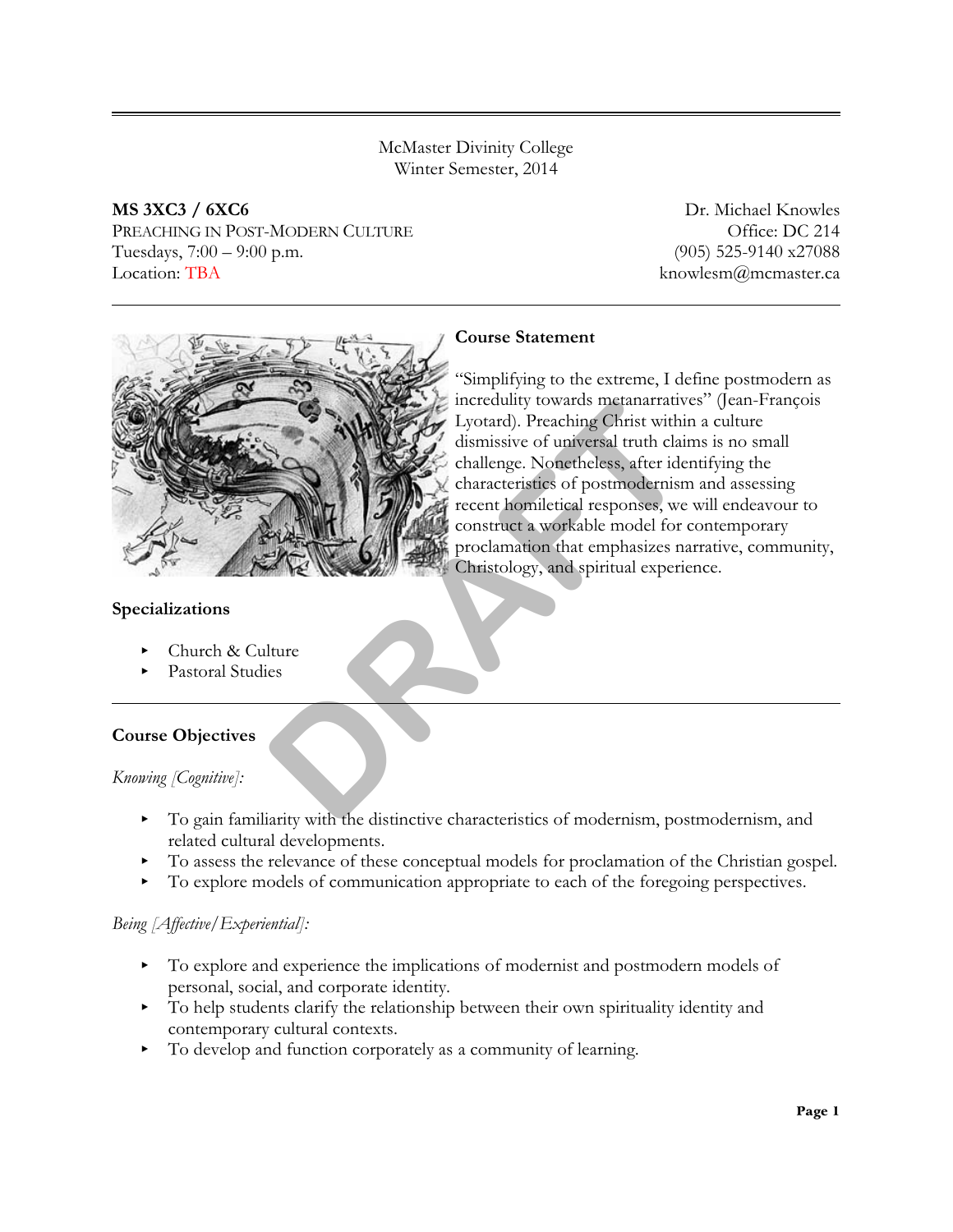*Doing [Practical/Functional]:*

- < To gain proficiency, as appropriate, in Scriptural exegesis for modernist, postmodern, and/or subsequent cultural circumstances.
- < To develop additional skills in the presentation and delivery of sermons.

#### **Lecture Outline and Schedule:**

| January 7   | Introduction: Preaching in a Word-Weary World<br>READING: Martel, The Life of Pi                                                                                |
|-------------|-----------------------------------------------------------------------------------------------------------------------------------------------------------------|
| January 14  | Where Are We? Part I: Lost in the Cosmos<br>READING: Percy, Lost in the Cosmos                                                                                  |
| January 21  | Where Are We? Part II: Preaching, Perspective, and the Loss of Authority<br>READING: Craddock, As One Without Authority<br>DUE: "The After-Life of Pi" (Sermon) |
| January 28  | Who Are We? Part I: Dust in the Wind<br>READING: Middleton and Walsh, Truth is Stranger Than It Used to Be                                                      |
| February 4  | Who Are We? Part II: Preaching to a Community "In Christ"                                                                                                       |
| February 11 | What Time Is It? Urgency, Efficiency, and the End of the Ages<br>READING: TBA                                                                                   |
| February 18 | Reading Week (classes cancelled)                                                                                                                                |
| February 25 | What's Wrong? Faith, Failure, and Falling Short of Glory<br>DUE: "Reviewing the Options" (Book Review)                                                          |
| March 4     | What's the Remedy? Part I: Preaching Our Way out of Trouble<br>READING: Coupland, Life After God                                                                |
| March 11    | What's the Remedy? Part II: Learning to Let God<br>READING: TBA                                                                                                 |
| March 18    | "You Will Be My Witnesses": Preaching as Testimony<br>READING: Ricoeur, "The Hermeneutics of Testimony"                                                         |
| March 25    | After Postmodernity: What Next?<br>DUE: "Ephesians for the End of the Ages" (Commentary and Sermon Series)                                                      |
| April 1     | Student Sermons I                                                                                                                                               |
| April 7     | Student Sermons II                                                                                                                                              |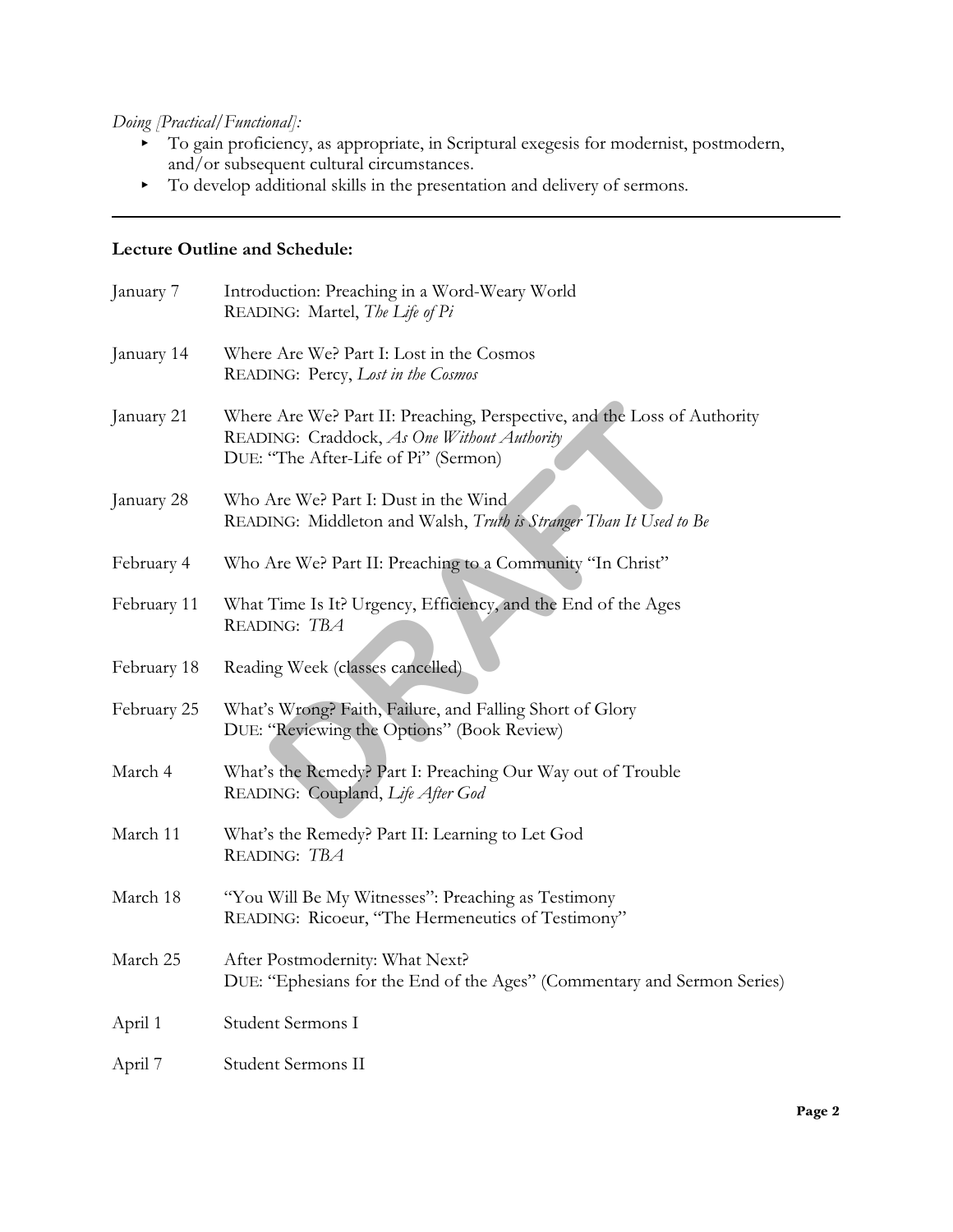#### **Course Requirements**

Textbooks

Yann Martel. *Life of Pi: A Novel*. Toronto: Vintage Canada, 2002.

J. Richard Middleton and Brian J. Walsh. *Truth is Stranger Than It Used to Be: Biblical Faith in a Postmodern Age.* Downers Grove: InterVarsity, 1995.

All required texts are available from the College's book service, READ On Bookstore, MDC Room 145, where they may be purchased on the first day of class. For advance purchase, please contact:

READ On Bookstore E-mail: books@readon.ca 304 The East Mall, Suite 100 http://www.readon.ca Etobicoke, ON Tel: (416) 620-2934 M9B 6E2 FAX: (416) 622-2308

Additional reading available on reserve at Mills Memorial Library

Douglas Coupland. *Life After God*. New York: Pocket, 1994. PS 8555 .O865 L54 1994

Fred B. Craddock. *As One Without Authority*. Rev. ed. St. Louis: Chalice, 2001. BV 4211.3 .C73 2001

Paul Ricoeur. "The Hermeneutics of Testimony." Tr. David Stewart and Charles E. Reagan. In *Essays on Biblical Interpretation*, ed. Lewis S. Mudge. Philadelphia: Fortress, 1980. Pp.119–54. store E-mail: books@readon.ca<br>
Il, Suite 100 http://www.readon.ca<br>
Tel: (416) 620-2934<br>
FAX: (416) 622-2308<br>
ailable on reserve at Mills Memorial Library<br> *DRAFR* Cod. New York: Pocket, 1994.<br> *DRAFR* Cod. New York: Pocket

BS 476 .R52

Walker Percy. *Lost in the Cosmos: The Last Self-Help Book*. New York: Farrar, Straus & Giroux, 1983. PS 3566 .E6912 L6 1983

Assignments  $\%$  of Final Grade

In completing course assignments, students are expected to identify and emphasize themes relevant to their chosen area of specialization, whether Church & Culture or Pastoral Studies.

- 1. READING
	- a. Completion of weekly reading assignments.
	- b. The remainder of a total 1,000 pages (2,000 for Research Degree students) may be selected from works on the "Additional Reading" list and/or from theological and exegetical materials that will provide research background for the written assignments (below).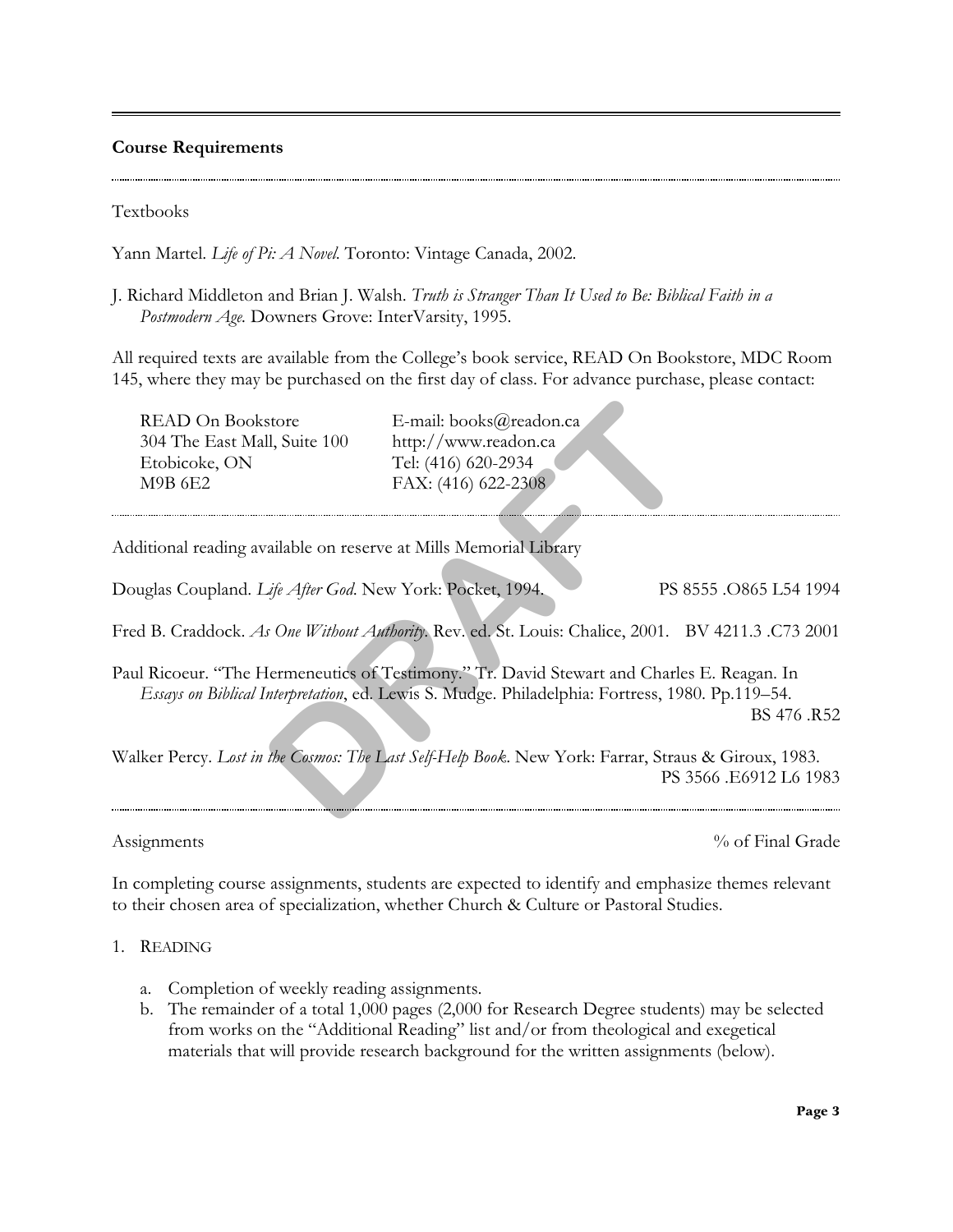c. Bibliographies appended to written assignments should indicate the approximate number of pages read in each source listed.

2. THE AFTER-LIFE OF PI 20%

According to the introductory "Author's Note," Yann Martel's novel *Life of Pi* was inspired by the claim of an accidental acquaintance: "I have a story that will make you believe in God." In a style of your own choosing, compose an original sermon based (primarily) on this novel that will make its hearers believe in God.

|    | Length:                                                                                                                                                                                                                                                                                                                                                                                                                                                                                                                                                                                                                                                       | $2,000$ words                          |                                | Due: January 21  |  |  |  |
|----|---------------------------------------------------------------------------------------------------------------------------------------------------------------------------------------------------------------------------------------------------------------------------------------------------------------------------------------------------------------------------------------------------------------------------------------------------------------------------------------------------------------------------------------------------------------------------------------------------------------------------------------------------------------|----------------------------------------|--------------------------------|------------------|--|--|--|
| 3. |                                                                                                                                                                                                                                                                                                                                                                                                                                                                                                                                                                                                                                                               | <b>REVIEWING THE OPTIONS</b>           |                                | 20%              |  |  |  |
|    | Review one work from the course bibliography on preaching in a postmodern context<br>(minimum 200 pages), assessing a) its understanding of postmodernism and subsequent cultural<br>developments; b) its engagement with and response to specific elements of a postmodern<br>worldview; and c) the theological and cultural appropriateness of its proposed homiletical<br>strategy.                                                                                                                                                                                                                                                                        |                                        |                                |                  |  |  |  |
|    | Length:                                                                                                                                                                                                                                                                                                                                                                                                                                                                                                                                                                                                                                                       | Professional Degree<br>Research Degree | $1,500$ words<br>$3,000$ words | Due: February 25 |  |  |  |
| 4. |                                                                                                                                                                                                                                                                                                                                                                                                                                                                                                                                                                                                                                                               | EPHESIANS FOR THE END OF THE AGES      |                                | 40%              |  |  |  |
|    | Reflecting on the biblical account of Israel in the wilderness, Paul observes that "These things<br>were written down for our instruction, upon whom the end of the ages has come" (1 Cor 10:11).<br>Assuming a similar perspective, compose a thematic commentary on the letter to the Ephesians,<br>interpreting the letter in such a way as to address specifically postmodern concerns and<br>interacting where appropriate with other contemporary commentators or homileticians. On the<br>basis of your analysis, briefly outline a six-week sermon series suitable for presentation in the<br>context of your home church or field education setting. |                                        |                                |                  |  |  |  |
|    | Length:                                                                                                                                                                                                                                                                                                                                                                                                                                                                                                                                                                                                                                                       | Professional Degree<br>Research Degree | $2,500$ words<br>$5,000$ words | Due: March 25    |  |  |  |
|    |                                                                                                                                                                                                                                                                                                                                                                                                                                                                                                                                                                                                                                                               |                                        |                                |                  |  |  |  |

5. PREACHING TO POSTMODERNS 20%

Compose and present an original sermon (on a text of your choice) that addresses specifically postmodern (or post-postmodern) concerns. Sermons will be preached in class for peer evaluation.

Length: 15 minutes maximum Due: April 1, 7 (by prior arrangement)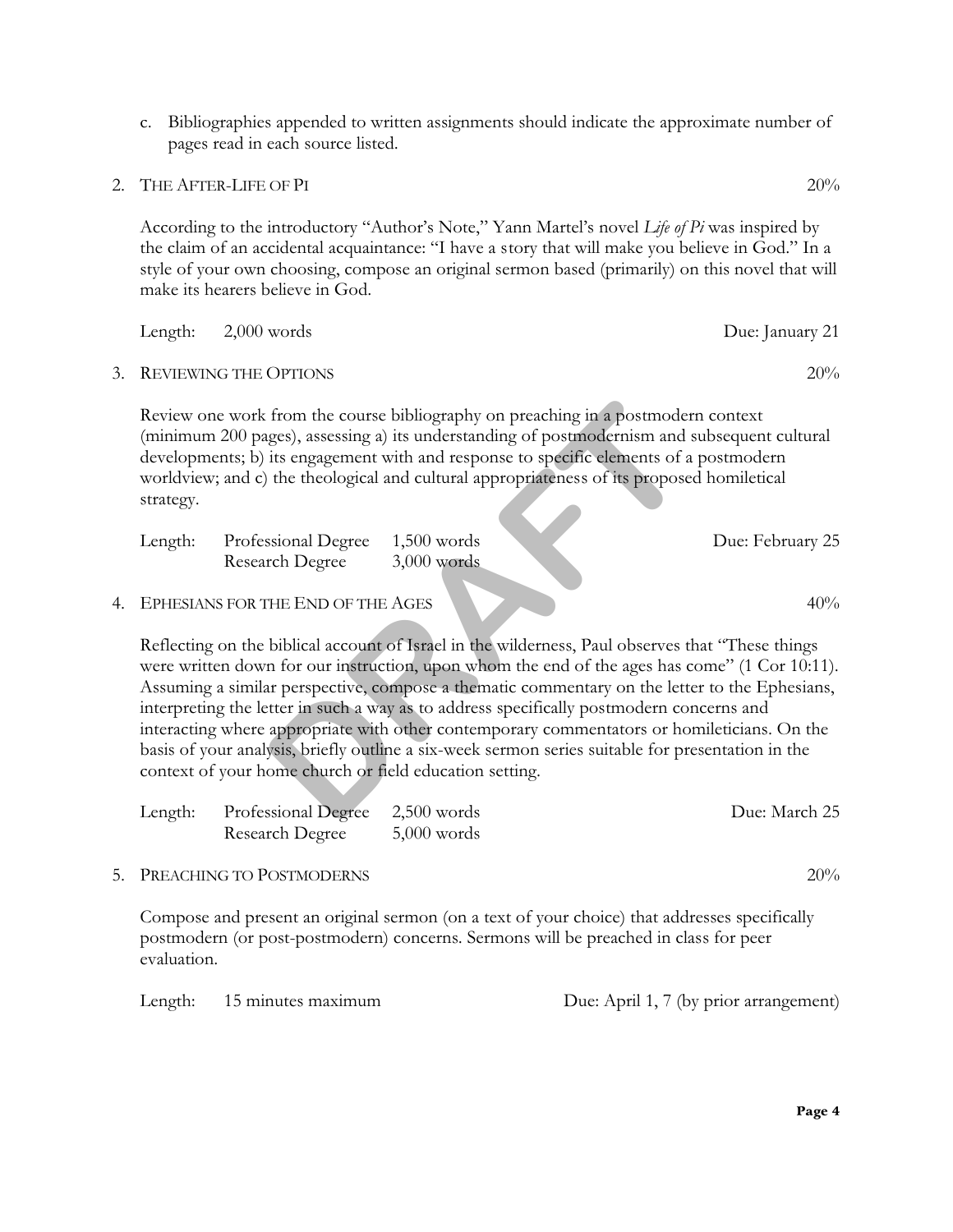### D. Style

Formatting, footnotes, and bibliographic references must conform to the *McMaster Divinity College Style Guidelines for Essays and Theses* (http://www.mcmasterdivinity.ca/sites/default/files/ documents/MDCStyleGuideMarch0413.pdf). Failure to observe the appropriate formatting conventions will result in grade reduction. See also "CRITERIA FOR GRADING OF WRITTEN ASSIGNMENTS," below.

#### E. Academic Dishonesty

Academic dishonesty is a serious offence that may take any number of forms, including plagiarism, the submission of work that is not one's own or for which previous credit has been obtained, and/or unauthorized collaboration with other students. Academic dishonesty can result in severe consequences, e.g., failure of the assignment, failure of the course, a notation on one's academic transcript, and/or suspension or expulsion from the College. Students are responsible for understanding what constitutes academic dishonesty. Please refer to the Divinity College Statement on Academic Honesty: http://www.mcmasterdivinity.ca/programs/ rules-regulations. bmission of work that is not one's own or for which previo<br>
unauthorized collaboration with other students. Academic<br>
onsequences, e.g., failure of the assignment, failure of the co<br>
anscript, and/or suspension or expulsio

# F. Inclusive Language

McMaster Divinity College is committed to employing inclusive language for human beings in worship services, written materials, and all publications. With regard to biblical texts, the integrity of original expressions (including references to God) should be respected; the NRSV and TNIV provide appropriate examples of the use of inclusive language for human subjects. With the exception of direct quotations from historical documents, inclusive language is to be used in chapel services and in all assignments submitted for academic credit.

# G. Cell Phone/Computer Policy

Students are to refrain from conducting cell phone conversations while class is in session. If you need to maintain contact with family members and/or your church or ministry, please turn off the ringer so as to avoid disturbing others; upon receipt of an urgent call, you may discretely excuse yourself from the classroom. The same policy applies to sound generated by computers or other electronic systems.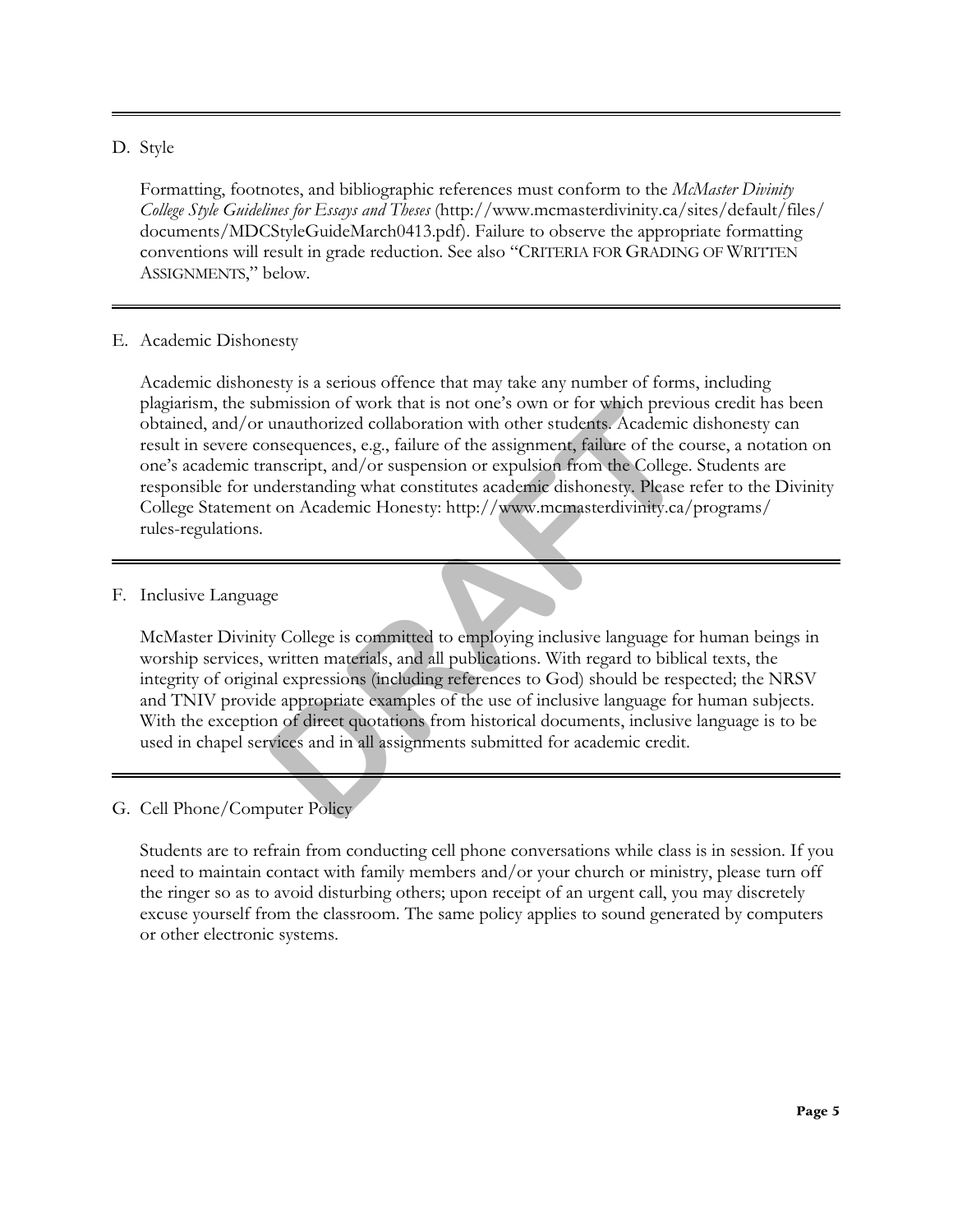#### H. Late Submission Penalty

Assignments are due at the beginning of the class session on the due date. The penalty for late submission of assignments is 1% per calendar day (without limit). Electronic submission of assignments will not be accepted.

The final date for submission of all course assignments is the last day of classes, April 9 Assignments received after this date will not be accepted for grading or credit

Disclaimer:

This syllabus is the property of the instructor and is prepared with currently available information. The instructor reserves the right to make changes and revisions up to and including the first day of class. ne property of the instructor and is prepared with currently instructor reserves the right to make changes and revisions<br>
ass.<br> **DRAFT**<br> **DRAFT**<br> **DRAFT**<br> **DRAFT**<br> **DRAFT**<br> **DRAFT**<br> **DRAFT**<br> **DRAFT**<br> **DRAFT**<br> **DRAFT**<br> **DRA** 

Illustration: Salvador Dalí, Soft Watch Exploding, 1954. Ink and pencil on paper, 5 1/2 x 7 1/2 in. (14 x 19.1 cm). Salvador Dalí Museum, St. Petersburg, Florida.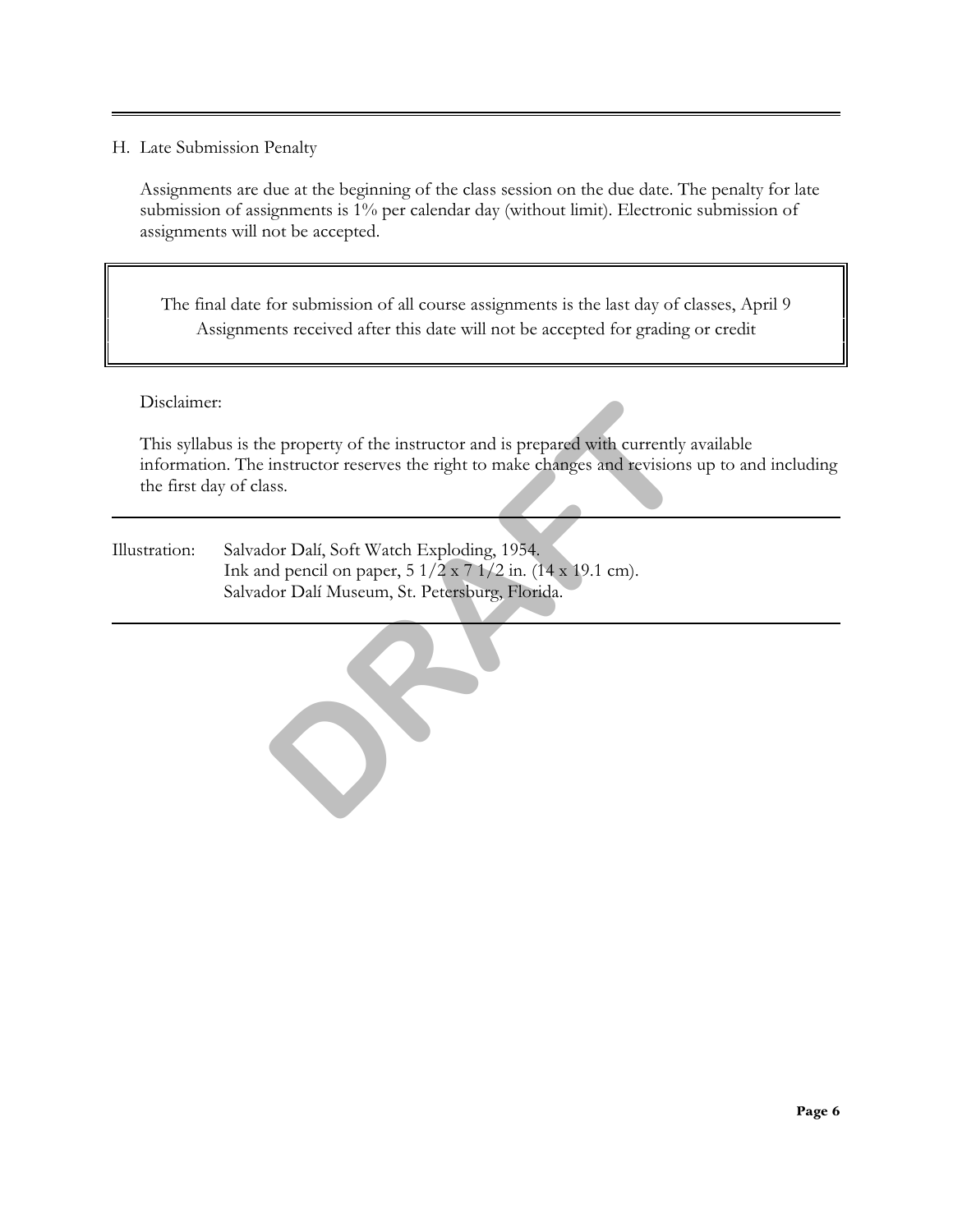# **SERMON EVALUATION FORM**

| Date:                          |                                                                                               |                |    | Start time: |                |    | End time:      |                                                                                                         |  |
|--------------------------------|-----------------------------------------------------------------------------------------------|----------------|----|-------------|----------------|----|----------------|---------------------------------------------------------------------------------------------------------|--|
| Preacher:                      |                                                                                               |                |    |             | Evaluator:     |    |                |                                                                                                         |  |
| Theme, focus, or text:         |                                                                                               |                |    |             |                |    |                |                                                                                                         |  |
| Thesis:                        | The main point this sermon makes is                                                           |                |    |             |                |    |                |                                                                                                         |  |
|                                | Purpose: As a result of this sermon, the hearers should                                       |                |    |             |                |    |                |                                                                                                         |  |
|                                | Structure: What is the basic outline of this sermon? (List points on reverse side)            |                |    |             |                |    |                |                                                                                                         |  |
|                                | Was the sermon clearly structured or developed (beginning, middle, end)? Easy to follow?      |                |    |             |                |    |                |                                                                                                         |  |
| $\overline{2}$<br>1            | 3                                                                                             | $\overline{4}$ | 5  | 6           |                | 8  | 9              | 10                                                                                                      |  |
|                                | Biblical exegesis/theological analysis: How clearly did the sermon explain the text/theme?    |                |    |             |                |    |                |                                                                                                         |  |
| 6<br>3                         | 9                                                                                             | 12             | 15 | 18          | 21             | 24 | 27             | 30                                                                                                      |  |
|                                |                                                                                               |                |    |             |                |    |                | Culture and Audience: How clearly did the sermon relate to contemporary culture/the immediate audience? |  |
| 6<br>3                         | 9                                                                                             | 12             | 15 | 18          | 21             | 24 | 27             | 30                                                                                                      |  |
|                                | The Speaker: How effectively did the speaker use voice and body movements?                    |                |    |             |                |    |                |                                                                                                         |  |
| $\overline{2}$<br>$\mathbf{1}$ | 3                                                                                             |                | 5  | 6           | 7              | 8  | 9              | 10                                                                                                      |  |
|                                | Communicative strategies: How effective were the illustrations in relation to the text/theme? |                |    |             |                |    |                |                                                                                                         |  |
| $\overline{2}$<br>1            | 3                                                                                             | $\overline{4}$ | 5  | 6           | $\overline{7}$ | 8  | $\overline{9}$ | 10                                                                                                      |  |
|                                | Summary: How effective was the sermon in accomplishing its intended purpose?                  |                |    |             |                |    |                |                                                                                                         |  |
| 2<br>1                         | 3                                                                                             | $\overline{4}$ | 5  | 6           | 7              | 8  | 9              | 10                                                                                                      |  |

Additional comments and observations: